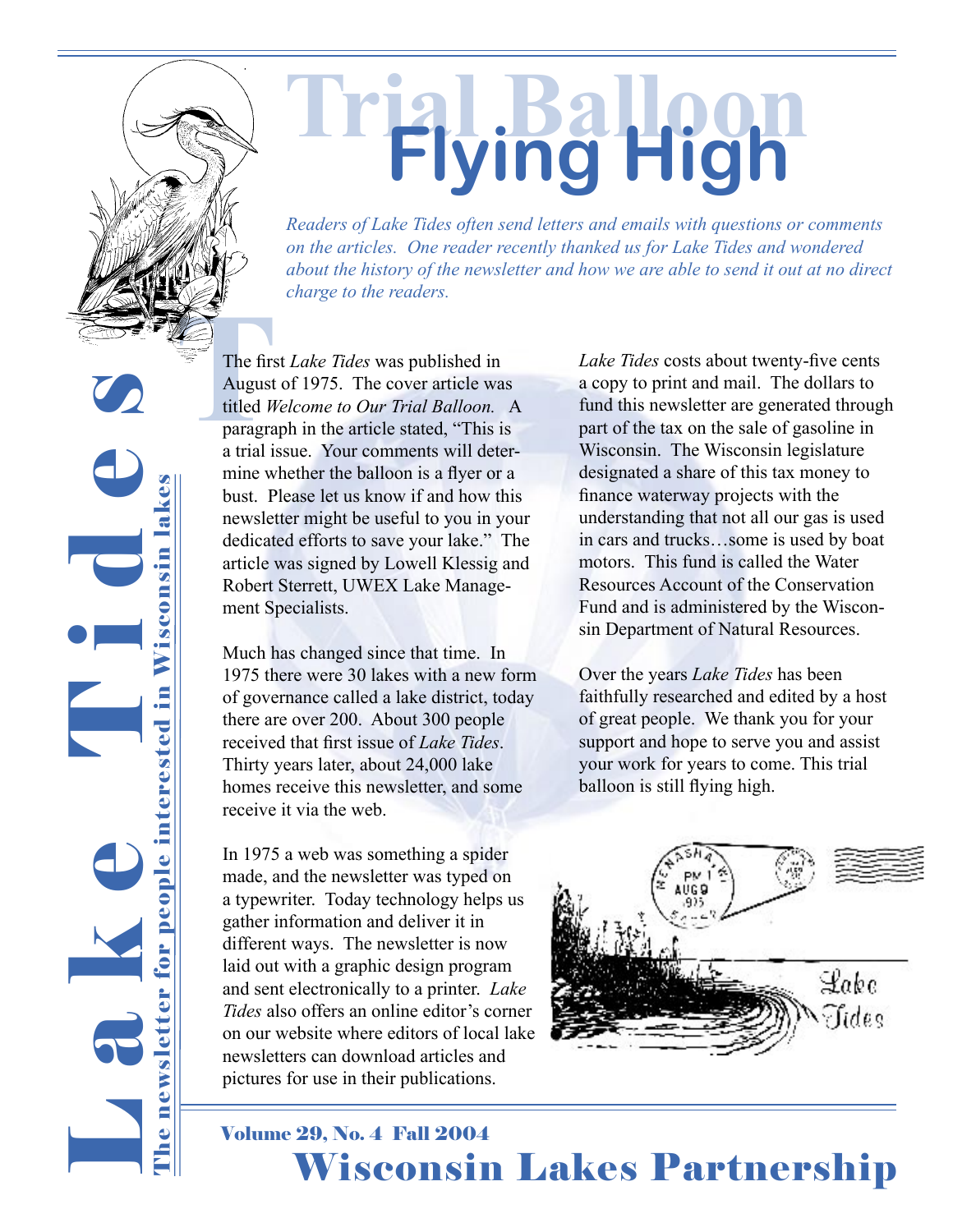# **For the Record Ice On/Ice Off**

*The morning of first ice is a magical time. The first layer of ice brings a halt to motion on this liquid surface...a leaf frozen in time, bubbles frozen in place. Soon it will become strong enough to venture out upon. Peering through this crystal window, you can look straight down on a forest of aquatic plants and watch fish swim below your feet.* 

*First ice brings a change to lake activities, a shifting of outdoor pursuits, cooler temperatures, and eventually that shield of ice will cover the lake until next spring when it fades away.* 





Exactly v<br>appears of<br>stays var<br>on tempe<br>Wisconsi Exactly when that first layer of ice appears on the lake and how long it stays varies from year to year, depending on temperature and weather. Northern Wisconsin lakes typically freeze about a week and a half earlier than their southern counterparts. On average, however, ice cover seems to be arriving later and leaving earlier than it used to, not only in Wisconsin, but around the globe.

Ice cover information collected from Lake Mendota over the past 150 years shows the period of time the lake is covered by ice has actually been shortened from four months to three months, a dramatic decrease. The longest period of ice cover recorded on Lake Mendota was 161 days in the winter of 1880-1881. The shortest duration of ice cover on Lake Mendota was only 47 days in the winter of 1997- 1998.

Information collected on dozens of lakes and rivers throughout the northern hemisphere between 1846 and 1995 show similar findings to Lake Mendota. Warmer average temperatures around the globe seem to be affecting lakes and rivers with later freezing and earlier breakup dates. Records from Japan, Russia, and Finland reveal warming trends beginning as early as the 16th century.

So who collected ice information hundreds of years ago, and why? Dates of freezing and thawing of lakes and rivers have been kept well before professional scientists began to record these things. A remarkable amount of ice on/ice off data has been collected over the years. Early observations were typically for practical and cultural reasons such as figuring out when boat deliveries or log drives could be made, or when ice was safe for travel.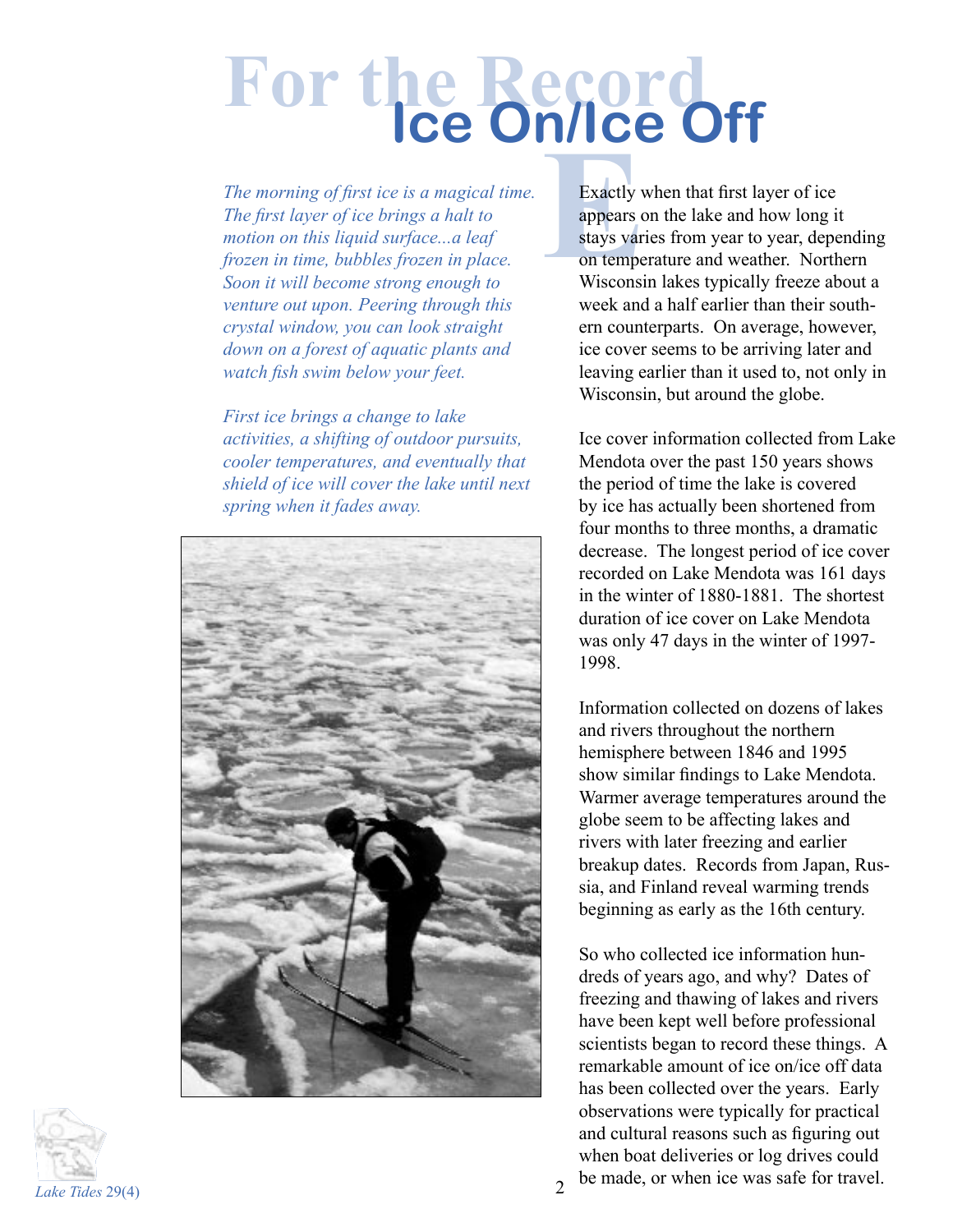Ice observations were also recorded for religious purposes. Lake Constance in Europe has ice cover observations dating back to the 9th century. The lake did not freeze over every winter, but when there was enough ice, a Madonna figure was transported between two churches: one in Germany, the other in Switzerland. The figure remained on one side of the lake until the next ice-covered winter, when it was possible to carry it back again. Records such as these provide information on global warming trends.

Sometimes ice records have also been kept out of plain old curiosity, such as those records of ice on/ice off dates kept by families at their lake cabin, or lake organizations that hold annual 'guess the date of ice out' contests. Not that long ago, communities raised money by dragging an old car out on the ice. Residents used intuition and luck to pick the date the car would slip through the melting ice.

Wisconsin's Self-Help volunteers contribute to this wealth of ice information. They can record annual ice on/ice off dates when they send in their Self-Help data. While many volunteers are already gone from the lake enjoying warmer climates, those volunteers who record ice on/ice off dates create an ice history for their lake. The Self-Help database holds all the ice data that's been collected by volunteers since 1986. With a few clicks on the DNR website, anyone can view the ice dates that have been recorded on a particular lake by a Self-Help volunteer. http://dnr.wi.gov/



org/water/fhp/lakes/selfhelp/iceonoff.htm.

Simple ice records kept over time are showing a decrease in ice cover around the world. These records provide independent indications that warming is occurring. Simple observations such as these underscore the value of keeping records over time. Now is a great time to start record keeping at your lake. Who knows how lake data recorded today by volunteers around Wisconsin will be used hundreds of years from now?

*On average, ice cover seems to be arriving later and leaving earlier than it used to, not only in Wisconsin, but around the globe.*

*Source: Historical Trends in Lake and River Ice Cover in the Northern Hemisphere. Magnuson et al, 2000. Science.* 

# **Guidance Needed**

The Wisconsin Lakes Partnership is currently re-writing "A Guide to Wisconsin's Lake Management Law." For almost 30 years the guide has been used by lake organizations, providing lake officers and lake district commissioners with information on forming and running their lake organizations. This update will be the 11th edition of the guide and will replace the 1996 edition.

If you think the guide needs clarification or more detail on procedures regarding the formation or day-to-day operations of lake organizations, or if there are other topics you think should be covered, please email them to uwexlakes@uwsp.edu, or send to UW-Extension Lakes, 800 Reserve St., Stevens Point, WI 54481. To view a copy of the 1996 edition of this guide, go to www.uwsp.edu/cnr/uwexlakes/law.

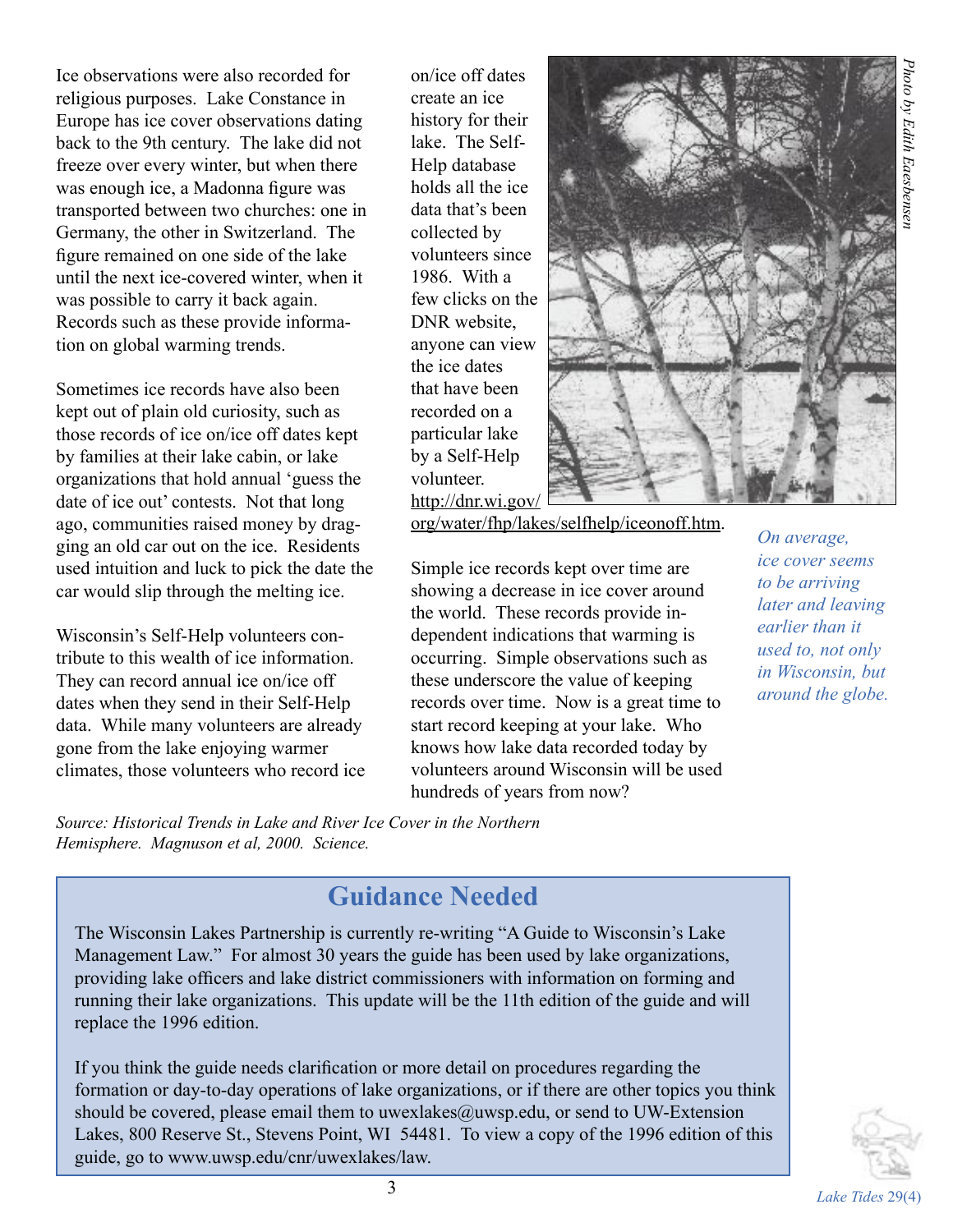# **Pier Rules Your Turn To Input**

*Autumn – leaves turn gold, orange and red, then fall to the ground. Time to harvest pumpkins and squash, carve a turkey. Piers and boats are tucked away for winter storage; no need to think about them again until spring...or is there?*

### **Out of Sight, Not Out of Mind**

**A**<br>
Act 118<br>
in Febr<br>
for pier<br>
30 of the of Nature Act 118, a new law that went into effect in February 2004, changed the regulations for piers and similar structures in chapter 30 of the State Statutes. The Department of Natural Resources (DNR) was required to write emergency rules (NR 326) regarding the changes in this law. Prompted by confusion over these new rules, the legislature's Joint Committee on Review of Administrative Rules suspended the emergency rules until revisions could be

#### **What's In the Proposal?**

The Citizen Stakeholder Group was given the task of developing common-sense, permanent rules for piers, boat shelters and swimming rafts - rules that are easy to understand, and that protect the habitat and natural beauty of our lakes and streams. Under the group's proposal, people can continue to place pre-existing and new piers without a permit if they meet certain requirements. Some of these requirements are: 1) piers are no more than six feet wide, 2) piers may extend out into the water to a depth of three feet or what's needed to dock the boat, and 3) property may have two boat slips for less than 50 feet of frontage, three slips for the first full 50 feet, and one slip for each additional 50 feet.

*The Citizen Stakeholder Group was given the task of developing commonsense, permanent rules for piers, boat shelters and swimming rafts.*

made. To accomplish more workable rules, the DNR convened a Citizen **Stakeholder** Group. Seven citizens made up this group and have worked to develop a new proposal for rules governing piers, boat shelters and swimming rafts.

This small group is composed of a



campground owner, a realtor, a waterfront property owner and marine contractors. The group has reviewed the law changes and brought fresh perspectives to the table. They worked many hours to develop an alternative proposal and obtain support for their approach.

The group also proposes allowing piers to have wider loading platforms up to 120 square feet, as well as benches, flagpoles and navigational accessories. For full details see the *NR 326 proposed revisions factsheet* (www.uwsp.edu/cnr/uwexlakes).

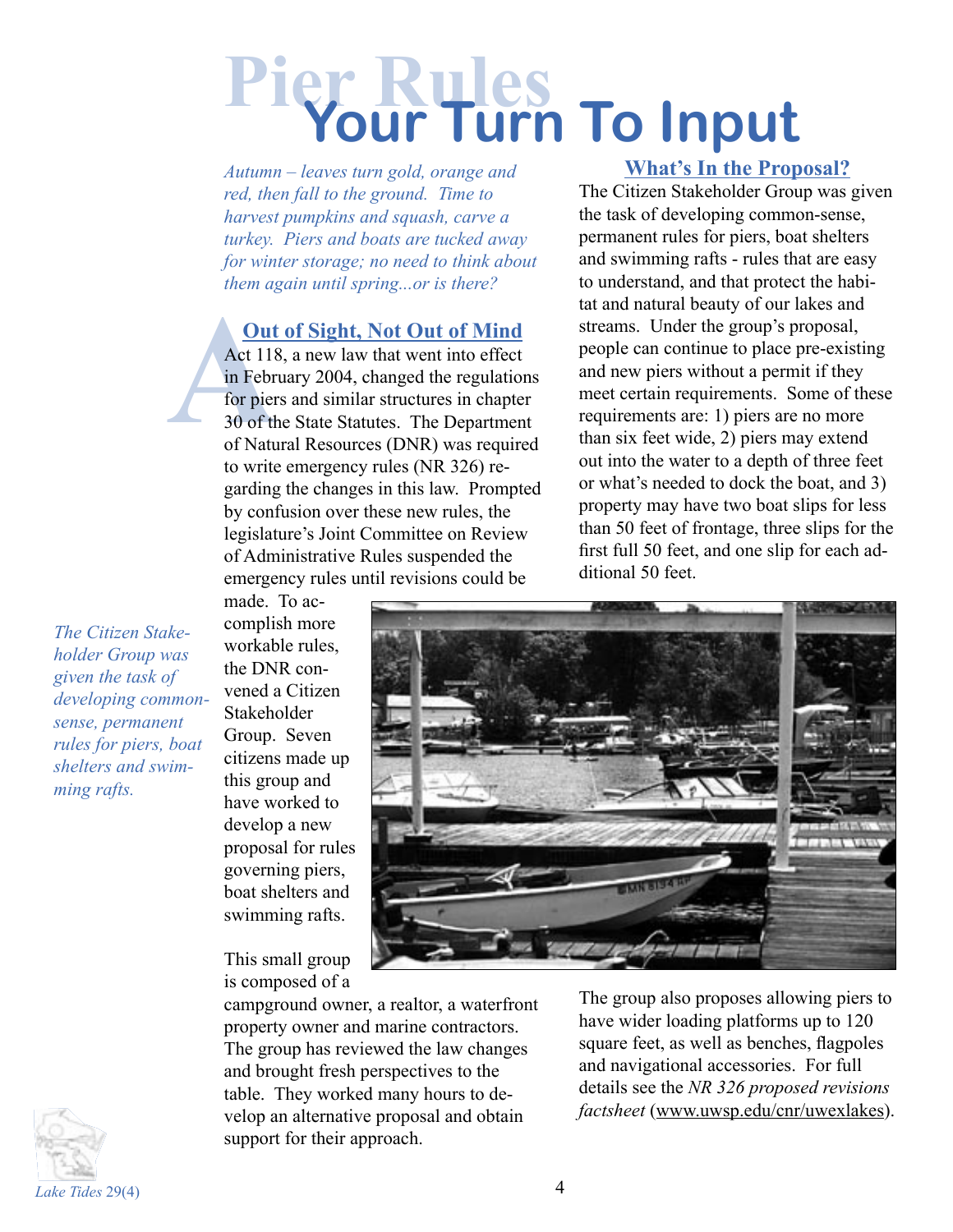New piers will require a permit if they are proposed to be located in trout streams or other sensitive waters identified under the new law. A new pier or wharf is defined as anything placed after April 18, 2004. The group proposes to grandfather larger preexisting piers, which they accomplish by a



*The Citizen Stakeholder Group's proposal is now available, and open for public comment.*

new general permit that allows most piers that have been in place for at least six years to get a quick approval. That permit would not expire when the property changes hands.

#### **Here's Where You Come In**

We need your input! The Citizen Stakeholder Group's proposal is now available, and open for public comment. Open Houses and Public Hearings were held around the state November 1-10. If you did not get a chance to attend the hearings, you are encouraged to review a factsheet about the proposal, or read the rule itself and send written comments by mail or email. Comments are welcome and encouraged through December 1, 2004 and they will be used to develop a final rule.

For more details on the proposed changes to NR 326, including a factsheet and copies of the rule proposal, go to DNR's home page at www.dnr.wi.gov, and choose the topic "Waterway and Wetland Permits," then "Public Hearings."

*by Liesa Lehmann Statewide Waterway Policy Coordinator Wisconsin DNR*

# **Proposed Categories for Permits**

#### **Exemptions**

The "do-it-yourself" category, with no need to contact DNR or pay a fee. A project that meets all the requirements can be placed without a permit.

#### **General Permits - "GP"**

For projects that are not exempt, but can be approved through a quick, one-time process. Submit an application and small fee with information to show that your project meets the GP standards, and you'll usually receive a permit within 30 days.

#### **Individual Permits - "IP"**

For projects that are more complex, located in critical habitat or don't qualify for an exemption or GP. Project flexibility is allowed for specific purposes, but permit review involves greater scrutiny, a higher fee and a public notice.

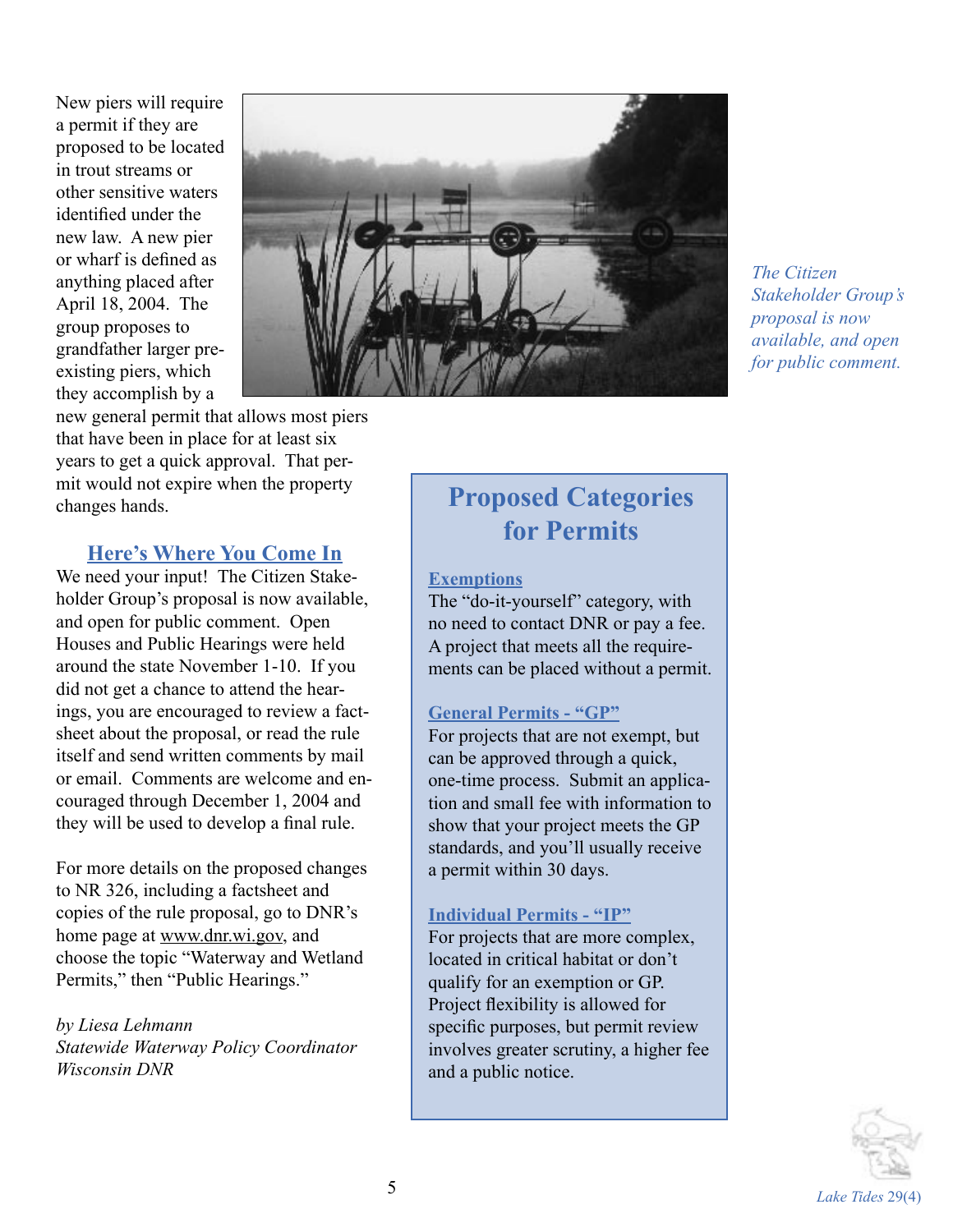# **Tiny Shrimp Not for the Bar-B**

*It was just after dark as we slipped into the waters of Green Lake, off Norwegian Bluff on a cool fall day in 1973. We descended into the crisp clear water with visibility over 30 feet. At a depth of about 40 feet my light swept the rocky underwater bluff and my eye caught the movement of some small unfamiliar creatures. I swam toward the bluff for a closer inspection. To my amazement I was staring at what appeared to be a school of tiny shrimp no more than one inch long.* 

**Yes**, become Survivipe Survivipe Survivis La They a scienti are cal Yes, believe it or not, some of Wisconsin's lakes possess freshwater shrimp. They are called Opossum shrimp. Their scientific name is *Mysis relicta*. *Mysis* are called Opossum shrimp because they carry their young in a brood pouch underneath them. They breed in the winter and give birth in the spring. The shrimp live for one to two years and reach a maximum size of one inch.

> Their native range is limited to glaciated areas of the northern hemisphere. This includes the

quality since the shrimp require high oxygen levels in deep waters all year round. Some of the lakes in Wisconsin where these shrimp are present include Green Lake, Trout Lake, and Geneva Lake, as well as Lakes Superior and Michigan. All of these lakes are relatively large and over 100 feet deep.

These organisms are a prime food resource for lake trout. Consequently, during the day they live just above the sediments where there is minimal light and fish cannot readily find them. As dusk approaches they move up the water column, sometimes as much as 360 feet, into areas where their preferred foods are found. They return to the lake bottom at dawn. When available, they eat microscopic animals called zooplankton. If these plankton are not available in sufficient numbers the shrimp will also eat algae and other organic detritus.

Because of the high caloric content of these shrimp, cold water fishes (lake trout and salmon) grow very well when they are able to feed on shrimp. Consequently, *Mysis* were deliberately introduced into many reservoirs and large, deep lakes in the western U.S. and Canada. *Mysis* were not naturally found in these lakes because these areas were not regionally glaciated. Nearly 50 years ago, a team of lake managers took Opossum shrimp from

hois Cul



U.S., Canada, United Kingdom, Germany, Russia, and the Scandinavian countries. These shrimp live in cold bottom waters of deep lakes. The lakes must possess good water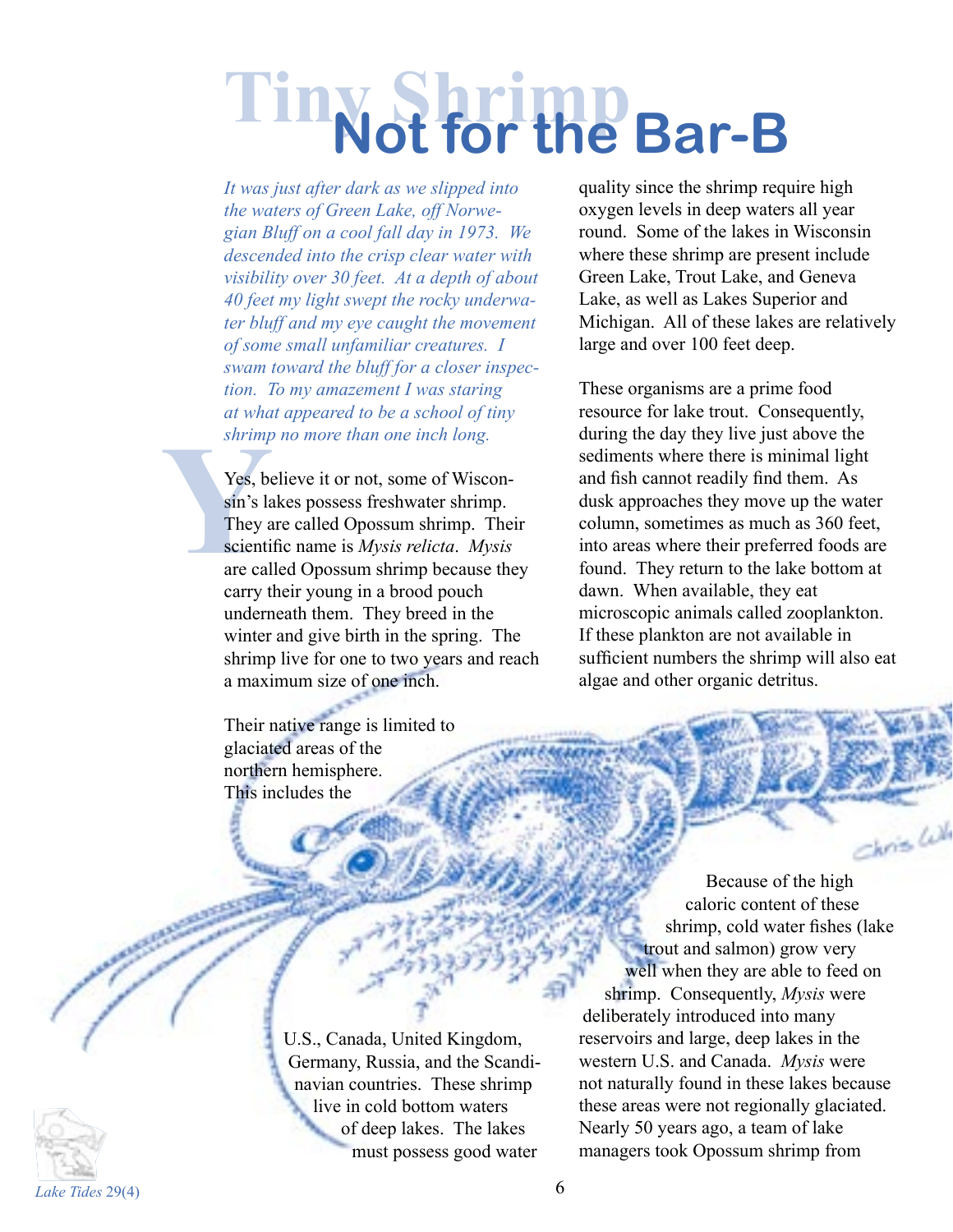Green Lake, Wisconsin and transplanted them into Lake Tahoe. They believed the shrimp would help Lake Tahoe's trout population grow. As with many introductions of exotic organisms, their introduction had a significant impact upon the native populations. Some of the key zooplankton species disappeared from the lake or were restricted to bays where *Mysis* could not survive. Across the west, the results of such experiments did not go as expected and in some areas the fisheries declined instead of flourishing. Dispersal of benthic species from one lake to another as a management tool is now generally recognized as inappropriate.

*Mysis relicta* is believed to have evolved as a freshwater shrimp from another shrimp, *Mysis oculata*, through a process where melting glaciers gradually decreased the saline content of the waters that *Mysis oculata* lived in. The shrimp adapted and evolved into the freshwater species we know as *Mysis relicta*.

Freshwater shrimp are very popular in the aquarium trade. These shrimp are truly "freshwater." The lack of salt intake for fish (especially for marine animals) is desirable since these fish are constantly working to expel salt from their bodies. **Producers around the world raise** *Mysis relicta* to be sold for fish food, and one pound can sell for as much as \$18.

In some ways our freshwater lakes can be thought of as a microcosm of the oceans. If you look carefully at the right time in the right place you may be privileged to find all manner of unusual relatives to their saltwater cousins, jellyfish, sponges and bryozoans. What we do to promote and support policies that will assure clean healthy lake ecosystems may have profound consequences on such creatures.

*By Paul Garrison Research Scientist, Wisconsin DNR*

## **Hitchin' A Ride Clean Boats, Clean Waters Slows the Spread of AIS**

Although water travel has slowed to a trickle, we haven't iced the challenge of dealing with the spread of aquatic invasive species (AIS) throughout Wisconsin. Last summer, 381 volunteers stepped up to help by attending Clean Boats, Clean Waters Volunteer Watercraft Inspection workshops. Adults and youth learned how to organize and conduct boater education programs in their communities. After they were trained, volunteers performed watercraft inspections at landings and educated boaters on how and where invasive species are most likely to hitch a ride into waterbodies.

Results of this effort revealed boaters are not aware of the role they play in moving aquatic plants and animals from one waterbody to another. Watercraft inspection efforts uncovered hidden plants on the boat trailers and other recreational equipment. With each inspection, volunteers discussed prevention steps boaters need to take each time they leave a waterbody. More training is needed if Wisconsin hopes to decrease the spread of AIS.

UWEX, Wisconsin DNR and Wisconsin Association of Lakes are currently scheduling 2005 training workshops for the Clean Boats, Clean Waters Watercraft Inspection Program.

If slowing the spread of AIS is important to you, please contact Laura Felda-Marquardt at 715-365-2659, or laura.felda@dnr.state.

wi.us for training details. Clean Boats, Clean Waters workshops will begin in April 2005 (at the Wisconsin Lakes Convention - see page 9) and extend through August.



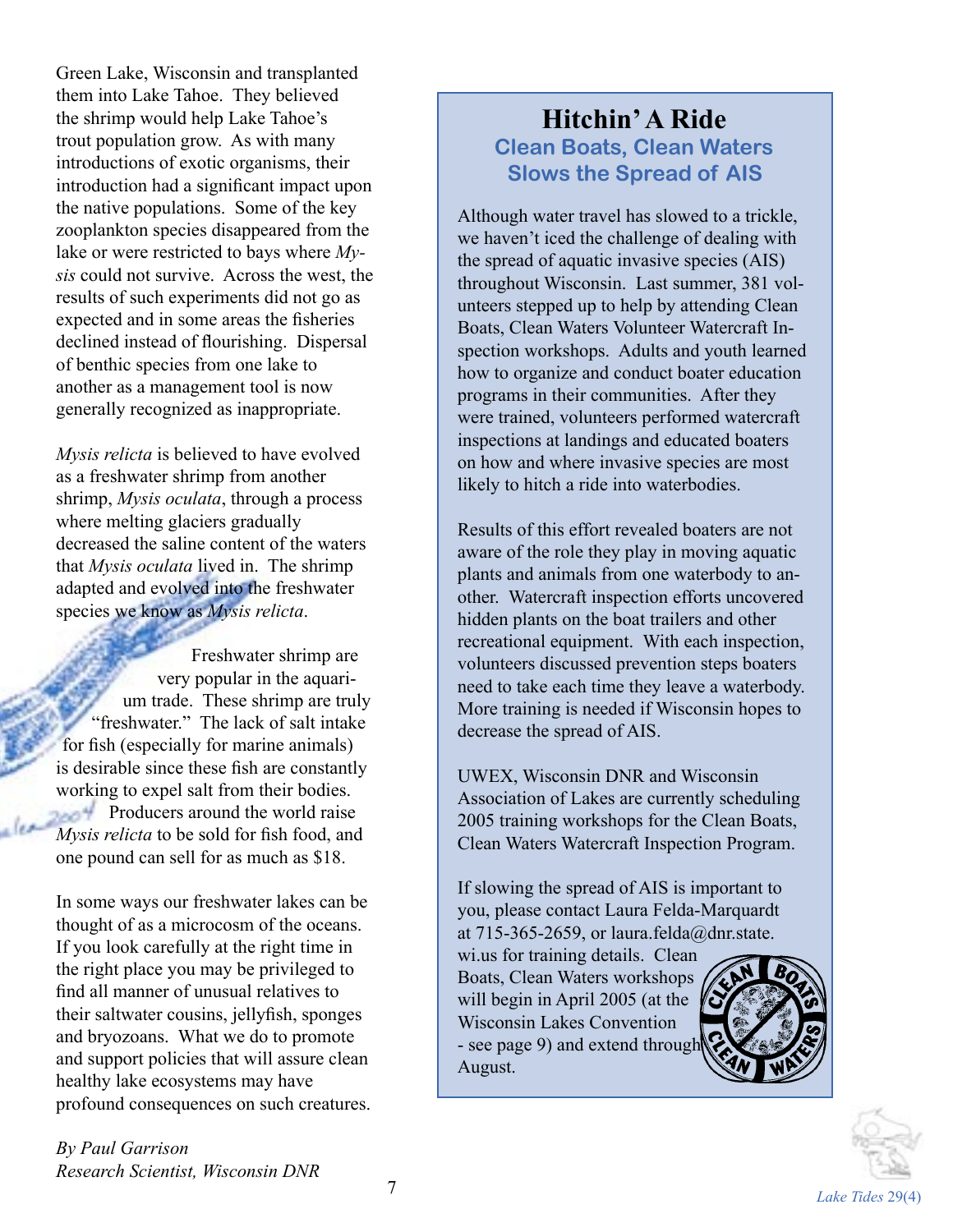Water In Our Veins **2005 Wisconsin Lakes Convention** Celebrating Lake Volunteers

# **April 28-30, 2005 KI Convention Center/Regency Suites, Green Bay**

Hooray for volunteers! This is the message of the 2005 Wisconsin Lakes Convention, to be held April 28-30 in Green Bay. Wisconsin lake enthusiasts spread an amazing amount of tender loving care over the waters of our state. They are busy in the areas of water quality monitoring, conservation and restoration efforts, public education and more. What makes a great volunteer? How are we motivated to action? These issues and others will be some of the topics addressed at the 27th annual Wisconsin Lakes Convention. This conference represents an exceptional opportunity to listen, learn and discuss with others your experiences and questions on lake and water resource management, law, land use and watershed planning, shoreland restoration, economics, youth and adult education and other important topics.

If you are new to the lake or a committed supporter, this is a great opportunity for you and your lake organization to learn and gain significant information in a short period of time. It is a great time to find answers to your many questions about lake management, meet new friends and catch up with old ones. Look for a detailed agenda in the next edition of *Lake Tides*, the *Lake Connection*, and on-line at the UWEX Lakes website. Invite a fellow lake enthusiast that has not yet had the opportunity to attend.

Don't forget about the **Wisconsin Lakes Partnership Photography contest**. We are looking for striking images of lakes, wetlands and streams as well as of people enjoying Wisconsin's waters. Additional details can be found online at www.uwsp.edu/cnr/uwexlakes/conventions.

Come join us in April of 2005!

# **WAL Member Rebate**

To advance their conviction of the importance of lake education, the Wisconsin Association of Lakes (WAL) is pleased to announce that individual members will receive a \$20 rebate for attending the 2005 Wisconsin Lakes Convention. This rebate will be offered to folks who are already individual members, or those who join WAL as a new individual member. After you have received your registration confirmation, contact WAL to receive your rebate.

> **Wisconsin Association of Lakes** One Point Place, Suite 101 Madison, WI 53719-2809 (608) 662-0923 or (800) 542-5253 (in WI) memberservices@wisconsinlakes.org



If you're not a current individual member, consider joining today for a minimum of \$30 and save on your convention costs and other member discounts during the year. For more information about WAL see www.wisconsinlakes.org.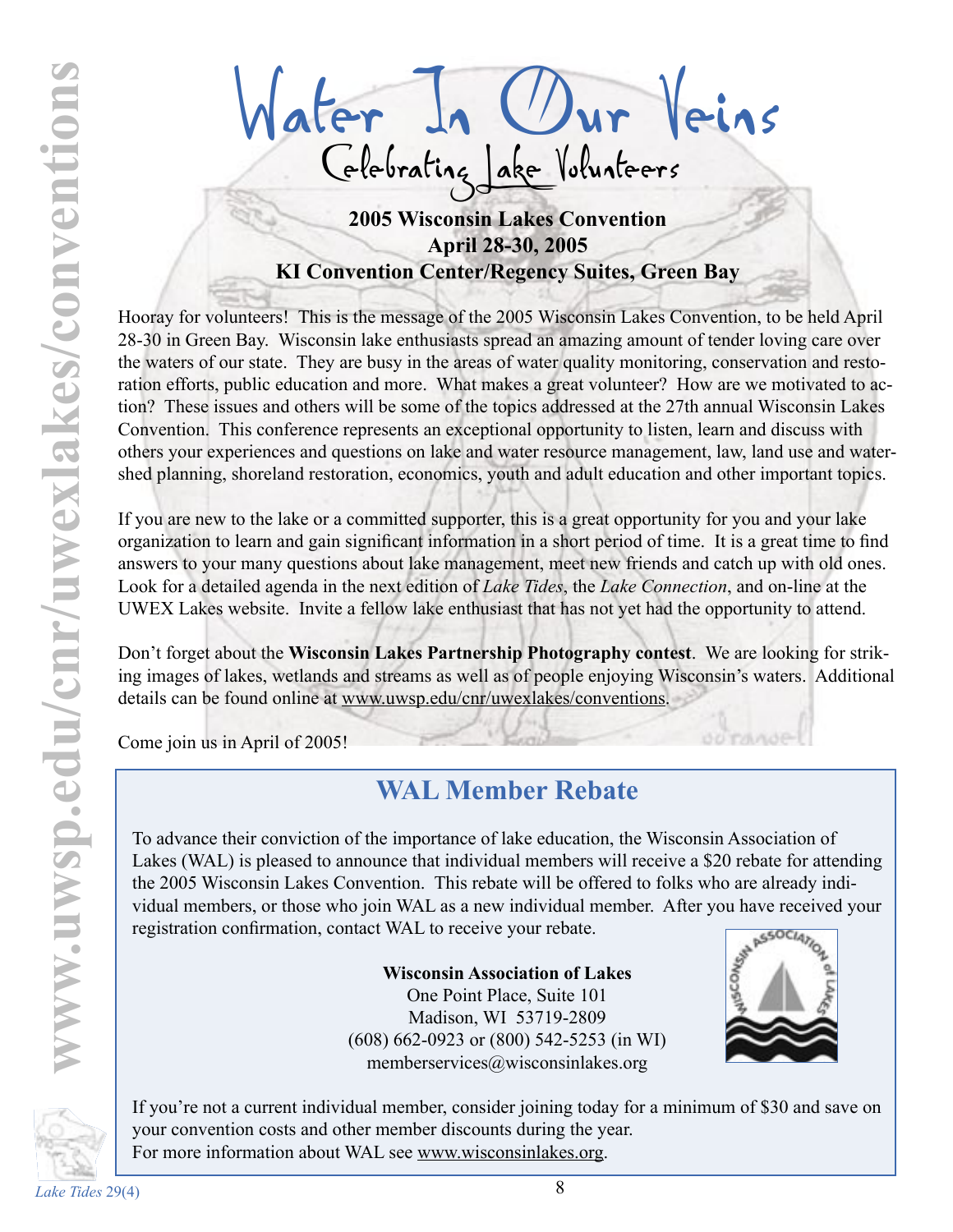# **REGISTRATION FORM**

#### **27th Annual Wisconsin Lakes Convention - Water In Our Veins: Celebrating Lake Volunteers April 28-30, 2005**

#### **KI Convention Center and Regency Suites, Green Bay**

|                                                           | Daytime Phone: ( ) Email: Email: Email: 2007 [2010]                                                                                                                                                                                                                                                                                                                                                                                                                                                                                                                                                                                                                                                                                                                                                                                                        |                                                                    |                                                                                                                                                                                                                                                                                                                                                                                                      |  |
|-----------------------------------------------------------|------------------------------------------------------------------------------------------------------------------------------------------------------------------------------------------------------------------------------------------------------------------------------------------------------------------------------------------------------------------------------------------------------------------------------------------------------------------------------------------------------------------------------------------------------------------------------------------------------------------------------------------------------------------------------------------------------------------------------------------------------------------------------------------------------------------------------------------------------------|--------------------------------------------------------------------|------------------------------------------------------------------------------------------------------------------------------------------------------------------------------------------------------------------------------------------------------------------------------------------------------------------------------------------------------------------------------------------------------|--|
|                                                           |                                                                                                                                                                                                                                                                                                                                                                                                                                                                                                                                                                                                                                                                                                                                                                                                                                                            |                                                                    |                                                                                                                                                                                                                                                                                                                                                                                                      |  |
| $\zeta$ )<br>CONFEREN                                     | Cost includes major meals, breaks and materials.<br>Thursday, April 28<br>Friday, April 29<br>Saturday, April 30<br>Full convention, Thurs-Sat, April 28-30<br>Late Registration Fee (after April 15, 2005)                                                                                                                                                                                                                                                                                                                                                                                                                                                                                                                                                                                                                                                | <b>Regular</b><br>$\Box$ \$60<br>$\square$ \$175<br>$\square$ \$15 | <b>Early Bird</b> (before March 10)<br>$\square$ \$55<br>$\Box$ \$75<br>$\Box$ \$65<br>Check for<br>$\Box$ \$55<br>$\Box$ \$60<br>vegetarian<br>$\Box$ \$155<br>meals $\Box$                                                                                                                                                                                                                         |  |
| <b>TIONAL WORKSHOP</b><br>$\frac{\mathsf{p}}{\mathsf{c}}$ | Registration for these workshops closes April 18!<br>See www.uwsp.edu/cnr/uwexlakes/conventions for<br>more detailed descriptions.<br><b>Clean Boats, Clean Waters: Volunteer</b><br><b>Watercraft Inspection (Limit: 25)</b><br>This three hour workshop will provide the materials<br>and training to help volunteers set up a monitoring and<br>watercraft inspection program.<br>$\Box$ Thursday evening, April 28<br>Saturday morning, April 30<br>$\Box$<br>\$25 (includes complete boat landing toolkit)<br><b>Aquatic Plants: Root of a Healthy Lake Ecosystem</b><br>(Limit: 25)<br>A hands-on, three hour approach to aquatic plant<br>identification, this is a unique opportunity to learn and<br>identify Wisconsin's common aquatic plants.<br>Saturday morning, April 30<br>$\Box$<br>\$30 (includes aquatic plant collection kit and book) |                                                                    | <b>PAYMENT</b><br><b>Conference Fees:</b><br><b>Workshop Fees:</b><br><b>Total Enclosed:</b><br>Payment method: □ Check □ Credit<br>Check one: $\Box$ Visa $\Box$ Master Card<br>Cardholder's Name<br>You will receive confirmation and<br>additional information upon registering.<br>No refunds issued after<br>April 23, 2005.<br>$\sim$ $\sim$<br>I am a WAL member □<br>(rebate info. on pg. 8) |  |

**Lodging information:** KI Convention Center/Regency Suites, 333 Main St., Green Bay, WI 54301 (800) 236-3330 or (920) 432-4555. Rates: \$95 single or double occupancy; \$105 king single or double occupancy; \$20 for each additional person up to a maximum of 6. Price includes full breakfast and 2 hours of complementary beverages in the evening. *Please refer to the Wisconsin Lakes Convention when reserving your room.* Nearby Holiday Inn: (920) 437-5900 (\$62/night).

**Mail this form with your check (payable to UW-Extension Lakes) or credit card information to:** UWEX Lakes, UWSP/CNR, 800 Reserve St., Stevens Point, WI 54481 (715) 346-2116 uwexlakes@uwsp.edu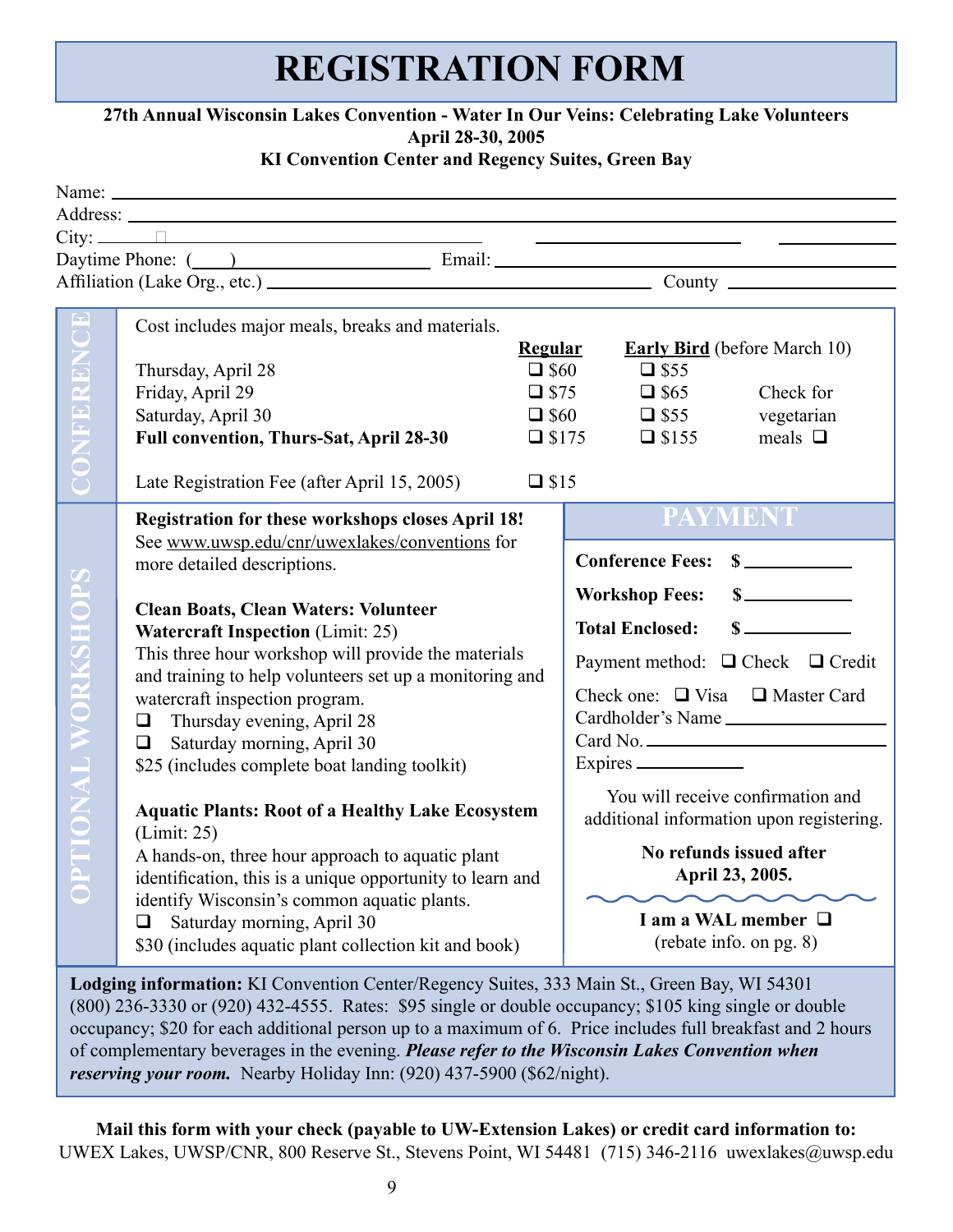# **Volunteers More Important Than Ever**

*What does the future hold for Self-Help Lake Monitoring? Many changes are on the horizon, involving Self-Help manuals, grants, databases, training opportunities and more.*

ing the DNR to write large contracts for volunteer monitoring activities, so now all chemistry monitoring will be under one contract, instead of individual Self-Help grants.

and<br>
Is y<br>
teer<br>
and<br>
from<br>
ing Is your self-help volunteer manual dog-eared and water stained from accompanying you in the boat to monitor your lake? In March every volunteer will receive a brand new, updated manual for secchi and/or chemistry. This new manual will also be on the Internet in an interactive format.

> Starting this spring, volunteers will no longer need to apply for grants for Self-Help chemistry monitoring. Last April Governor Doyle signed legislation allow-

The option of contracts also means that in coming years, you will see more and new training opportunities through Self-Help. Much of the training will likely be in more of a short course format in the future, at local technical colleges. There may be more "advanced" training opportunities for existing volunteers as well. This will

also enable the Self-Help program to take on more volunteers.

The infrastructure of the database that holds Self-Help and other lake data, is going to change as well. The DNR is now

# **Will Satellites Replace Volunteer Monitors?**

Volunteer monitors are more important than ever! Self-help monitors have played a key role in Wisconsin's efforts to collect satellite water clarity data since 1999. Secchi readings collected by dedicated monitors when a satellite was overhead has greatly helped researchers start to interpret satellite images, but a satellite can't replace the important information collected in a lake. To start with, each

individual satellite picture needs to be ground-truthed, so field information is essential. Secondly, satellite data is not very frequent. If all goes well, researchers only get satellite readings once or twice a summer, whereas most volunteers are out monitoring every two or three weeks.

In the future, however, satellite data can supplement our on-the-ground data and can provide important information on lakes that are not monitored by humans.



*Wisconsin counts on its volunteers to keep monitoring, recording and reporting data, and perhaps most importantly, keep sharing that data with others.*

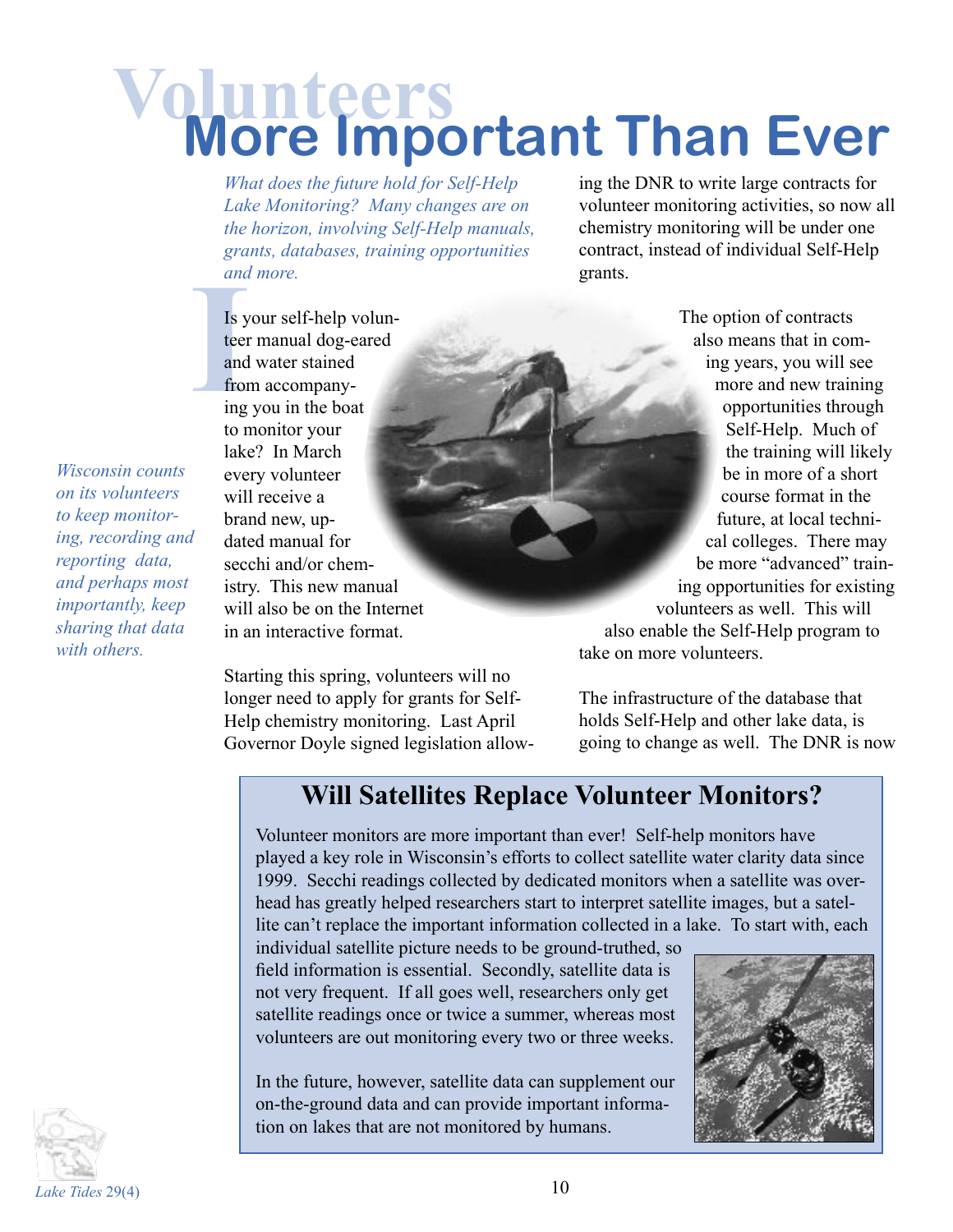developing a water monitoring database to hold physical, chemical and biological data on lakes, rivers and streams. Entering Self-Help data will be similar, but you can expect improvements in every aspect over the next two years. When you log in, you will be directed to a place where you can report exotics, water quality, plants and other data, and get all of the current reports and information on your lake, and on each lake in the state.

Improvements in the database and website will also let you know about additional lakes that need volunteer monitoring for research purposes. You'll be able to sign up to do occasional monitoring of other lakes if interested.

One other change is that Self-Help will likely become part of a statewide volunteer monitoring network which is cur-

**The Wisconsin Division of Public Health** Seeking volunteers for a mercury study.

Participants will receive a free mercury exposure assessment, which involves providing a hair sample for analysis and completing a brief questionnaire.

**To participate call 1-866-236-3461 or log on to www.wisc.edu/uwsc/mercury.htm**

rently forming. This network will work to integrate all volunteer monitoring, including LoonWatch, lakes, rivers, frogs and other terrestrial and aquatic monitoring opportunities.

### **So what does this mean for you?**

Improvements are on the horizon, but the fundamentals of being a Self-Help volunteer will stay the same. Keep monitoring, recording and reporting data, and perhaps most importantly, keep sharing that data with others.

*By Jennifer Filbert Lake Water Quality Assessment Specialist Wisconsin DNR*



| $\approx$                           | <b>February 1, 2005:</b> Application deadline for Lake Planning and Aquatic<br>Invasive Species Control Grants. Contact your DNR Lake Coordinator for |  |
|-------------------------------------|-------------------------------------------------------------------------------------------------------------------------------------------------------|--|
| $\ll$                               | more information.                                                                                                                                     |  |
| $\qquad \qquad \Longleftrightarrow$ | March 10, 2005: Early bird registration deadline for the 2005 Wisconsin                                                                               |  |
| $\geq$                              | Lakes Convention. See page 8-9 for details.                                                                                                           |  |
| $\triangle$                         | April 1, 2005: Deadline for 2005 Wisconsin Lake Stewardship Award                                                                                     |  |
| $\Box$                              | nominations. See www.uwsp.edu/cnr/uwexlakes/conventions for details.                                                                                  |  |
| ⊲                                   | April 28-30, 2005: 27th Annual Wisconsin Lakes Convention - Water in                                                                                  |  |
| $\bigcirc$                          | our Veins: Celebrating Lake Volunteers, KI Center in Green Bay, WI.                                                                                   |  |